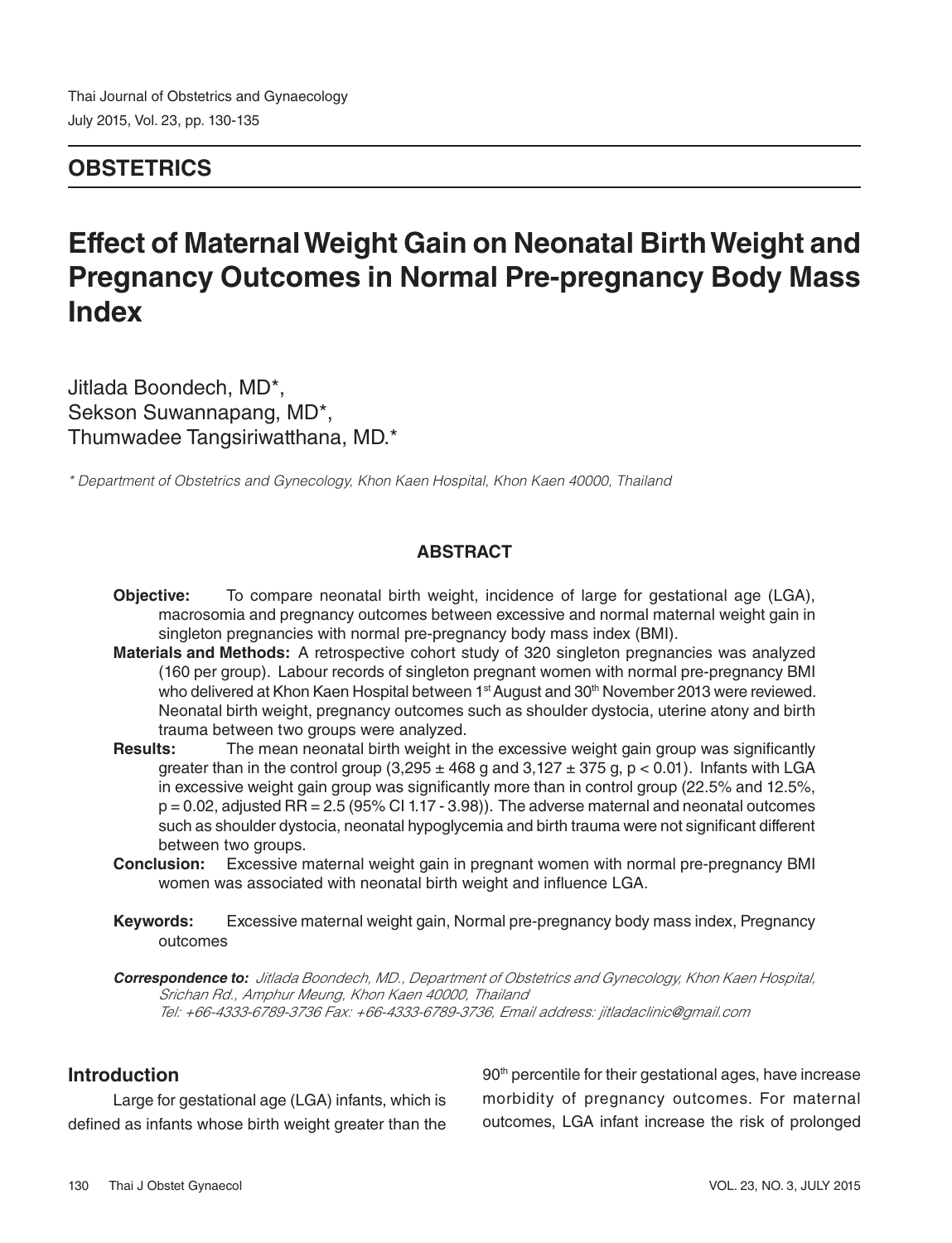labor, cesarean delivery, shoulder dystocia, perineal trauma, uterine atony and postpartum hemorrhage(1-4). Moreover, LGA infant increase risk of neonatal outcomes such as hypoglycemia, neonatal jaundice and birth trauma(1-3).

The risk factors for fetal overgrowth are maternal obesity, diabetes- gestational and type 2, postterm gestation, multiparity, large size of the parents, advancing maternal age, previous macrosomia, racial and ethnic factors<sup>(5)</sup>. However, the correlation between maternal weight gain and neonatal birth weight is still unclear.

The guidelines for maternal weight gain by the Institute of Medicine (IOM) in the singleton pregnancy based on body mass index (BMI) were revised in  $2009<sup>(6)</sup>$ . The woman who has normal pre-pregnancy BMI  $(18.5 - 24.9 \text{ kg/m}^2)$  should have a weight gain between 11.5 - 16.0 kg. The recommendation proposed that a woman who has weight gain in the normal range would have lower risks of maternal and neonatal morbidity. The 2009 IOM guidelines are based on data from western countries that might be different from Asian countries. In Thailand, there is still no consensus recommendation for optimal total weight gain during pregnancy and its effects on pregnancy outcomes. The present study intended to study the neonatal birth weight in normal pre-pregnancy BMI women which were the majority of our population. The objective was to compare neonatal birth weight, incidence of LGA, macrosomia and pregnancy outcomes between excessive and normal maternal weight gain in singleton pregnancies with normal pre-pregnancy body mass index.

# **Materials and Methods**

This retrospective cohort study reviewed the labour records from pregnant women and their infants who delivered at Khon Kaen Hospital between 1st August and 30th November 2013. Baseline characteristics including maternal age, parity, height, pre-pregnancy BMI, total weight gain and gestational ages at delivery were analyzed. Inclusion criteria were term singleton pregnancies (gestational age 37 - 42 weeks) with prepregnancy BMI between 18.5 - 24.9 kg/m<sup>2</sup>, confirmed certain gestational age by last menstruation period or early ultrasound at gestational age < 14 weeks at first antenatal care (ANC). Medical complications (e.g. hypertension, diabetes mellitus (overt DM and GDM), anemia, renal diseases, hyperthyroidism, heart diseases, HIV infection and systemic diseases), preterm delivery, stillbirth, and congenital anomalies were excluded. This study was approved by Khon Kaen Hospital Institute Review Board in Human Research.

Total weight gain was calculated from maternal body weight at the date of delivery minus self-reported pre-pregnancy weight recorded at the first time of ANC. According to the recommendation of weight gain in 2009 guidelines were 11.5 - 16.0 kg. Therefore, excessive weight gain group was maternal with a total weight gain more than 16.0 kg and the control group was maternal with a total weight gain between 11.5 - 16.0 kg.

The primary outcomes were neonatal birth weight, LGA and macrosomia. LGA was defined as birth weight 90th percentile or greater for gestational age<sup> $(7, 8)$ </sup>. Macrosomia is based on weight alone that means infant with birth weight  $\geq 4000$  g<sup>(9)</sup>. Pregnancy outcomes including shoulder dystocia (difficulty delivering the baby's shoulder after the head has already come out), perineal trauma (injury of the vagina, anal sphincter and rectum during birth), uterine atony (failure of the myometrium contraction after delivery of the placenta), pregnancy induce hypertension (PIH; BP ≥ 140/90 mmHg in a previously normotensive pregnant woman who is  $\geq 20$  weeks of gestation), neonatal hypoglycemia (blood glucose < 40 mg/dL after delivery), neonatal jaundice (higher than normal level of bilirubin in the blood after delivery in 48 hr), and brachial plexus injury (brachial plexus nerve are damaged during birth) were analyzed.

Sample size was calculated based on our pilot study. The incidence of LGA infant was 7.5% in normal weight gain group and 20% in excessive weight gain group. The power of 80% and the level of confidence at 5% were applied to determine the difference between groups. The ratio between excessive and normal maternal weight gain groups was 1:1 with unmatched design. The number of participants was 160 cases per group.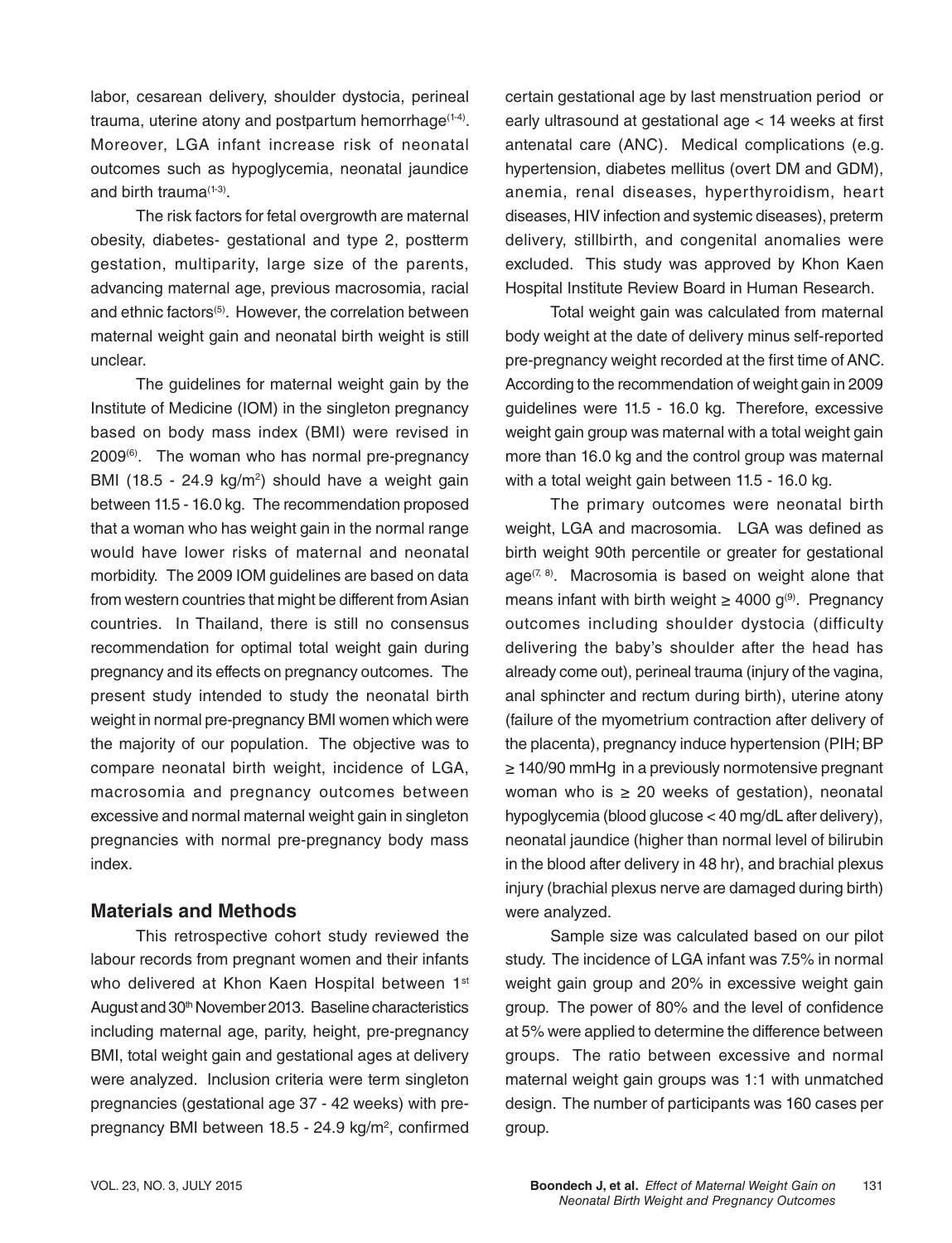The data were analyzed by SPSS version 19 (IBM). Chi-square test and Fisher's exact test were used for categorical data and student T-test was used for continuous data. Multivariate analysis was analyzed association factors of excessive maternal weight gain in LGA and macrosomia and presented as relative risk (adjusted RR) and 95% confidence interval (CI). P-values of less than 0.05 was considered statistically significant.

Three hundred and twenty singleton pregnancies women were included in this study. Using the 2009 IOM guideline, 160 pregnant women were enrolled into each group (normal and excessive weight gain group). Table 1. showed maternal baseline characteristics. The average height and total weight gain in excessive weight gain group was significantly higher than normal weight gain group. There was no statistically significant in age, pre-pregnancy BMI and gestational age of delivery between two groups.

### **Results**

**Table 1.** The maternal characteristics between normal weight gain (11.5 - 16 kg) and excessive weight gain (>16 kg)

| <b>Characteristics</b>                       | <b>Excessive weight gain</b> | Normal weight gain | P       |
|----------------------------------------------|------------------------------|--------------------|---------|
|                                              | $(n=160)$                    | $(n=160)$          |         |
| Age (yrs), mean $\pm$ sd                     | $25.59 \pm 4.96$             | $27.39 \pm 9.52$   | 0.35    |
| Nulliparous (n), %                           | 98 (61.2)                    | 85(53.1)           | 0.17    |
| Height (cm), mean±sd                         | $159.3 \pm 5.7$              | $156.7 \pm 5.6$    | < 0.001 |
| Pre-pregnancy BMI ( $kg/m2$ ), mean $\pm$ sd | $20.1 \pm 1.8$               | $21.1 + 1.8$       | 0.362   |
| Total weight gain (kg), mean $\pm$ sd        | $20.2 \pm 3.6$               | $13.5 \pm 1.5$     | < 0.001 |
| Gestational age (wks), mean $\pm$ sd         | $38.8 \pm 1.2$               | $38.2 \pm 1.0$     | 0.88    |

Maternal outcomes were shown in Table 2. There were no statistically significant differences in shoulder dystocia, perineal trauma, uterine atony, PIH and cesarean delivery rate between two groups.

**Table 2.** Maternal outcomes between normal weight gain (11.5 - 16 kg) and excessive weight gain (> 16 kg)

| Maternal outcomes (n), % Excessive weight gain |           | Normal weight | <b>Unadjusted RRs</b> | P    |
|------------------------------------------------|-----------|---------------|-----------------------|------|
|                                                | (n=160)   | gain (n=160)  | (95%CI)               |      |
| Shoulder dystocia                              | 3(1.9)    | 1(0.6)        | 1.44 (0.08 to 26.22)  | 0.37 |
| Perineal trauma                                | 4(2.5)    | 1(0.6)        | 1.04 (0.03 to 34.36)  | 0.17 |
| Uterine atony                                  | 5(3.1)    | 1(0.6)        | 1.79 (0.25 to 12.86)  | 0.09 |
| <b>PIH</b>                                     | 5(3.1)    | 5(3.1)        | 1.00 (0.01 to 9.24)   | 1.00 |
| Cesarean delivery                              | 89 (55.7) | 79 (49.5)     | 1.29 (0.83 to 1.99)   | 0.26 |

Neonatal outcomes between two groups were shown in Table 3. Mean neonatal birth weight in the excessive weight gain group was significantly greater than in the normal weight gain group  $(3,295 \pm 468$  and

 $3,127 \pm 375$  grams,  $p < 0.001$ ). When we compared LGA infant and fetal macrosomia, there was more LGA infants in women with excessive weight gain group than in the normal weight gain group (22.5% and 20%,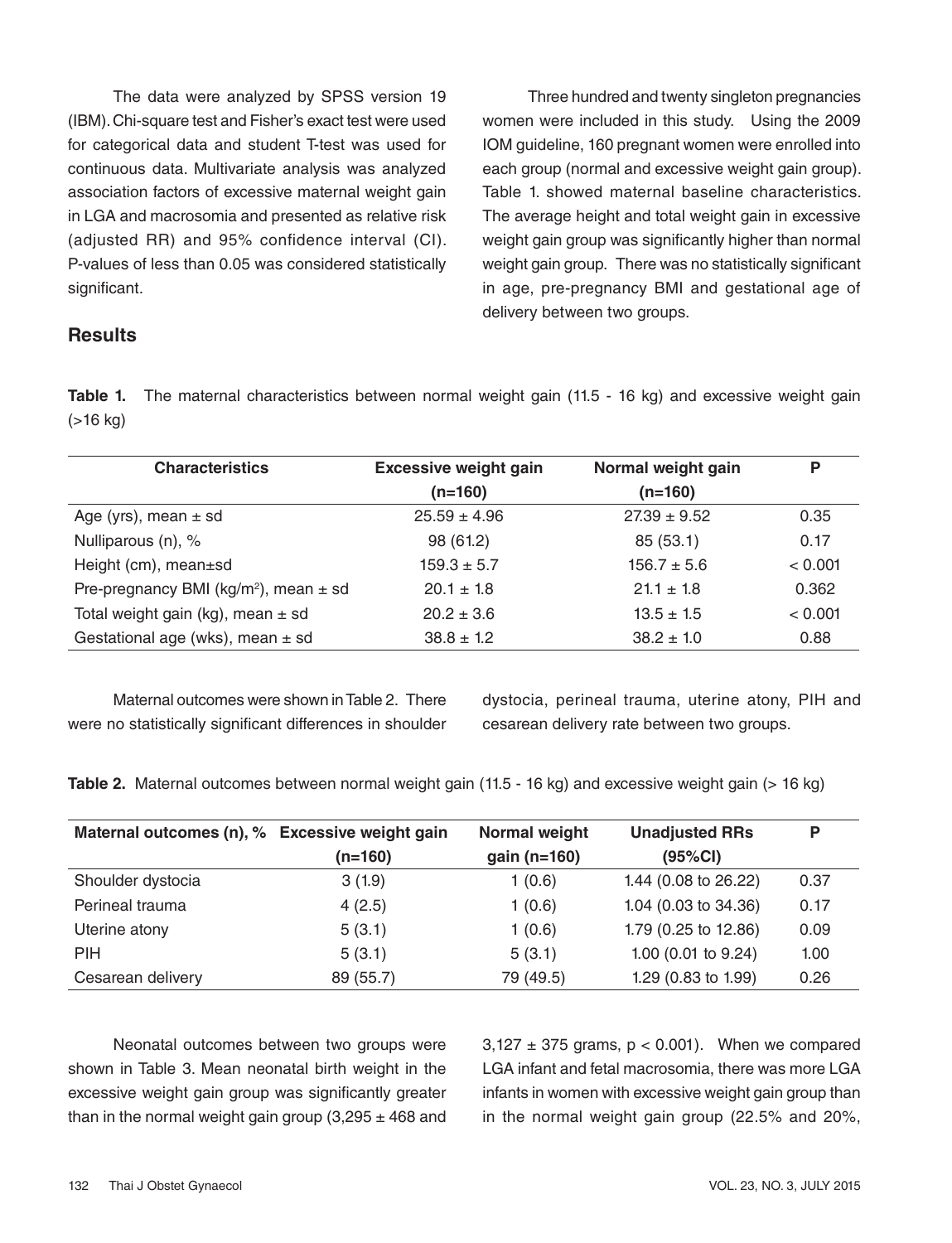$p = 0.02$ ) and macrosomia in women with excessive weight gain group was also higher than in the normal weight gain group (8.1% and 1.2%,  $p = 0.01$ ). After adjusted by maternal age and parity we found that excessive maternal weight gain had higher risk for LGA and macrosomia than normal maternal weight gain (adjusted RR = 2.52 (95% CI 1.17 - 3.98) and 8.03 (95% CI 1.71 - 37.62), respectively). There was no significant difference in neonatal gender, number of neonates with low APGAR scores (< 7) at 1, 5 minutes, neonatal hypoglycemia ( $p = 0.99$ ), neonatal jaundice and birth trauma e.g. brachial plexus injury among two groups.

**Table 3.** The neonatal outcomes between normal weight gain (11.5 - 16 kg) and excessive weight gain (> 16 kg)

| <b>Neonatal outcomes</b>        | <b>Excessive weight gain</b> | Normal weight gain | <b>Unadjusted RRs</b> | P       |
|---------------------------------|------------------------------|--------------------|-----------------------|---------|
|                                 | $(n=160)$                    | $(n=160)$          | (95%CI)               |         |
| Gender (n), %                   |                              |                    | 1.23 (0.77 to 1.97)   | 0.82    |
| Male                            | 80 (50)                      | 82 (52.3)          |                       | ٠       |
| Female                          | 80 (50)                      | 78 (48.7)          |                       | ٠       |
| Birth weight (g), mean $\pm$ sd | $3295 \pm 468$               | $3127 \pm 375$     | 1.01 (1.00 to 1.002)  | < 0.001 |
| LGA $(n)$ , %                   | 36 (22.5)                    | 20(12.5)           | 2.03 (1.12 to 3.69)   | 0.02    |
| Macrosomia (n), %               | 13(8.1)                      | 2(1.2)             | 6.99 (1.55 to 31.49)  | 0.01    |
| APGAR $<$ 7 (n), %              |                              |                    |                       |         |
| $1$ min                         | 18 (11.2)                    | 12(7.5)            | 1.70 (0.65 to 4.43)   | 0.33    |
| 5 min                           | 4(2.5)                       | 4(2.5)             | 1.00 (0.25 to 4.07)   | 1.00    |
| Neonatal jaundice (n), %        | 21(13.1)                     | 15(9.3)            | 1.46 (0.72 to 2.95)   | 0.29    |
| Brachial plexus injury (n), %   | 2(1.3)                       | 1(0.6)             | 2.01 (0.18 to 22.4)   | 0.57    |

#### **Discussion**

The present study showed significant differences in average neonatal birth weight between the excessive weight gain and the normal weight gain group. LGA infants and fetal macrosomia in excessive maternal weight gain group was also higher than normal weight gain group. This finding was similar to the previous studies which found that excessive gestational weight gain influence neonatal birth weight<sup>(10-15)</sup>. Nowadays, there is no definite recommendation or guideline of Thai women for appropriate weight gain, therefore we used IOM 2009 guideline for recommendation of total weight gain in normal pre-pregnancy BMI, which was developed from western countries. The outcomes of interest in this study were incidence of LGA and fetal macrosomia, after multivariate analysis, we found excessive maternal weight gain had 2.5 and 8 times higher in LGA and macrosomia than in normal weight gain group, respectively which consistent with Kim, et al (16). They found that overweight, obesity, excessive

gestational weight gain and GDM were associated with LGA. Of all these risks, excessive gestational weight gain had greatest potential effect to LGA.

Excessive maternal weight gain was not only affected the neonatal birth weight or occurrence of LGA but also affected both maternal and neonatal outcomes. For maternal outcomes, there are many complications such as PIH, GDM, shoulder dystocia, birth trauma.

We found no significant difference in maternal complications between two groups. Li, et al<sup>(17)</sup>, studied about maternal pre-pregnancy BMI and gestational weight gain on pregnancy outcomes and they found that pre-pregnancy BMI had more effects on maternal outcomes than gestational weight gain. The present study focused on maternal weight gain and our results were compatible with them. The cesarean delivery rate in both groups was not significant difference. In contrast, Li, et al<sup>(17)</sup>, reported that excessive maternal weight gain increased risk of cesarean delivery. The cesarean section rate in our study was compatible with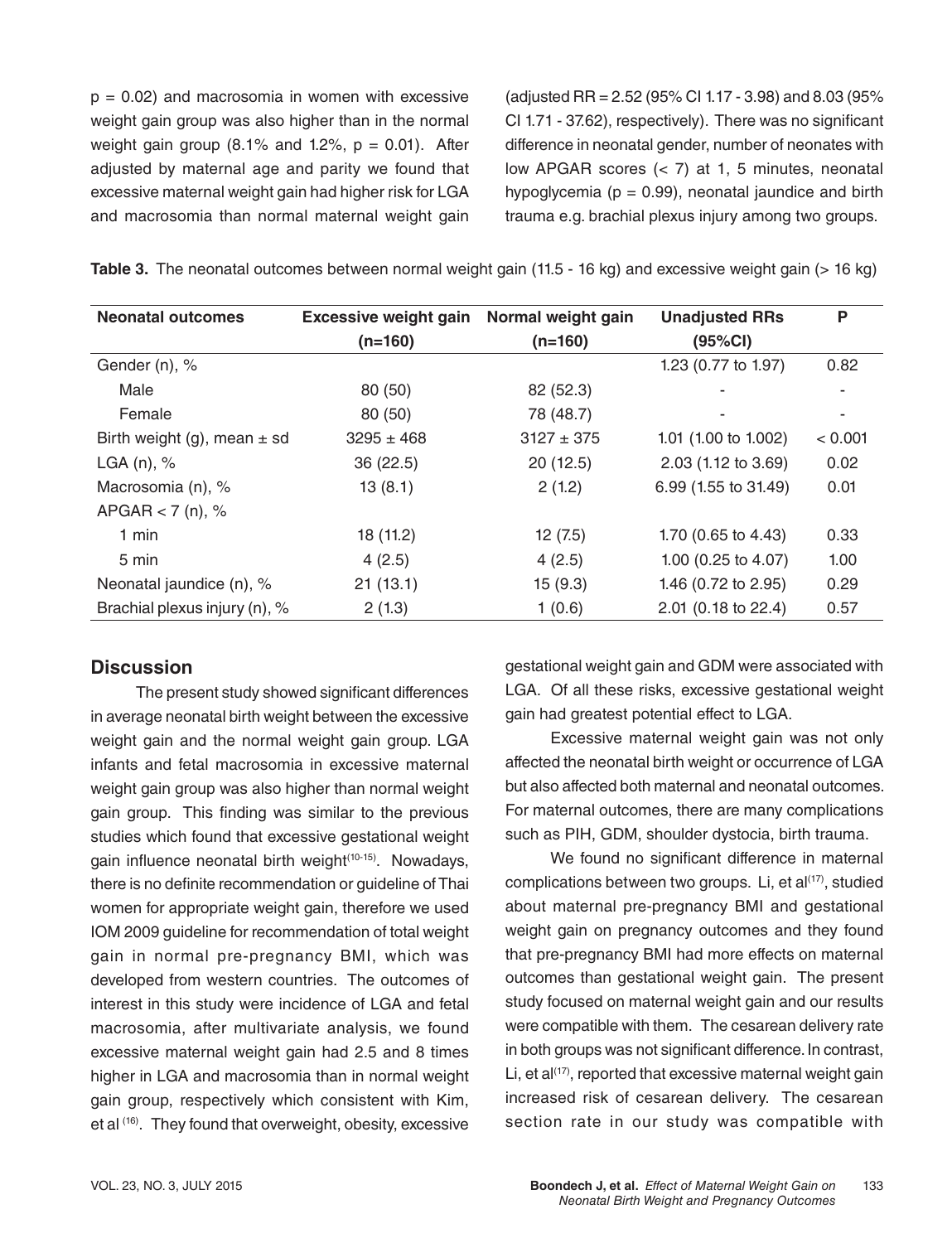Tanprasertkul, et al<sup>(11)</sup>, who reported no significant difference in cesarean section rate between normal and excessive maternal weight gain group. The higher cesarean section rate in our study (49.5 and 55.7% in normal and excessive weight group, respectively) might be due to previous cesarean section and private cases were included. The maternal outcomes were not significant between two groups may be due to the sample size was too small.

Four neonates in the excessive weight gain group had hypoglycemia whereas the normal weight gain group had not. However, this finding was not significant difference between two groups. The relative risk of neonatal hypoglycemia could not be determined because of small sample size. Our finding was inconsistent with Hedderson, et  $al^{(18)}$ , which reported significant higher incidence of neonatal hypoglycemia in the excessive weight gain group. Birth asphyxia, neonatal jaundice and birth trauma, e.g., brachial plexus injury, were not significant difference between two groups. This finding was similar to the studies of Bianco and colleague<sup>(19)</sup>.

The limitations of our study were firstly, LGA and macrosomia classification were different among institutes, therefore the incidence of LGA and fetal macrosomia might different. Secondly previous macrosomia, paternal BMI, racial and ethnicity might play the role in neonatal birth weight which should be taken into account in the further study.

In conclusion, excessive maternal weight gain in normal pre-pregnancy BMI women was associated with neonatal birth weight and influence LGA infant and fetal macrosomia.

# **Acknowledgement**

 We would like to thanks Staffs of Department of Obstetrics and Gynecology Khon Kaen Hospital for their kindly advices.

# **Potential conflicts of interest**

None

#### **References**

- 1. Boyd ME, Usher RH, McLean FH. Fetal macrosomia: prediction, risks, proposed management. Obstet Gynecol 1983;61:715–22.
- 2. Meshari AA, De Silva S, Rahman I. Fetal macrosomia– maternal risks and fetal outcome. Int J Gynaecol Obstet 1990;32:215–22.
- 3. Oral E, Cagdas A, Gezer A, Kaleli S, Aydinli K, Ocer F. Perinatal and maternal outcomes of fetal macrosomia. Eur J Obstet Gynecol Reprod Biol 2001;99:167–71.
- 4. Fuchs F, Bouyer J, Rozenberg P, Senat MV. Adverse maternal outcomes associated with fetal macrosomia: what are the risk factors beyond birth weight? BMC Pregnancy and Childbirth 2013;13:90.
- 5. Cunningham FG, Leveno KJ, Bloom SL, Spong CY, Dashe JS, Hoffman BL. Fetal- growth disorders. Williams obstetrics. 24rded. New York: McGraw Hill 2014:872-90.
- 6. Institute of Medicine. Weight gain during pregnancy: reexamining the guidelines. Washington, DC: The National Academies Press 2009.
- 7. Battaglia FC, Lubchenco LO. A practical classification of newborn infants by weight and gestational age. J Pediatr 1967;71:159-63.
- 8. Lubchenco LO, Hansman C, Boyd E. Intrauterine growth in length and head circumference as estimated from live births at gestational ages from 26 to 42 weeks. Pediatrics 1966;37:403-8.
- 9. Beckmann C, Ling WF, Herbert W, Laube WD, Smith PR, Casanova R. Fetal growth abnormalities: intrauterine growth restriction and macrosomia. Obstetrics and gynecology. 7<sup>th</sup> ed. Philadeiphia: Lippincott Williams & Wilkins 2014:151-6.
- 10. Lertbunnaphong T, Talungjit P, Titapant V. Does gestational weight gain in normal pre-pregnancy BMI pregnant woman reflect fetal weight gain? J Med Assoc Thai 2012;95:853-8.
- 11. Tanprasertkul C, Somprasit C. Effect of high gestational weight gain on birth weight and cesarean section rate in pregnant woman with a normal prepregnant body mass index. J Med Assoc Thai 2004;87:S24-8.
- 12. Frederick IO, Williams MA, Sales AE, Martin DP, Kilien M. Pre-pregnancy body mass index, gestational weight gain, and other maternal characteristics in relation to infant birth weight. Matern Child Health J 2008;12:557- 67.
- 13. Butte NF, Ellis KJ, Wong WW, Hopkinson JM, Smith EO. Composition of gestational weight gain impacts maternal fat retention and infant birth weight. Am J Obstet Gynecol 2003;189:1423-32.
- 14. Johnson JW, Longmate JA, Frentzen B. Excessive maternal weight and pregnancy outcome. Am J Obstet Gynecol 1992;167:353-70.
- 15. Choi SK, Park IY, Shin JC. The effects of pre-pregnancy body mass index and gestational weight gain on perinatal outcomes in Korean women: a retrospective cohort study. Reprod Biol Endocrinol 2011;9:1-7.
- 16. Kim SY, Sharma AJ, Sappenfield W, Hoyt G. Wilson HG, Salihu HM. Association of maternal body mass index, excessive weight gain, and gestational diabetes mellitus